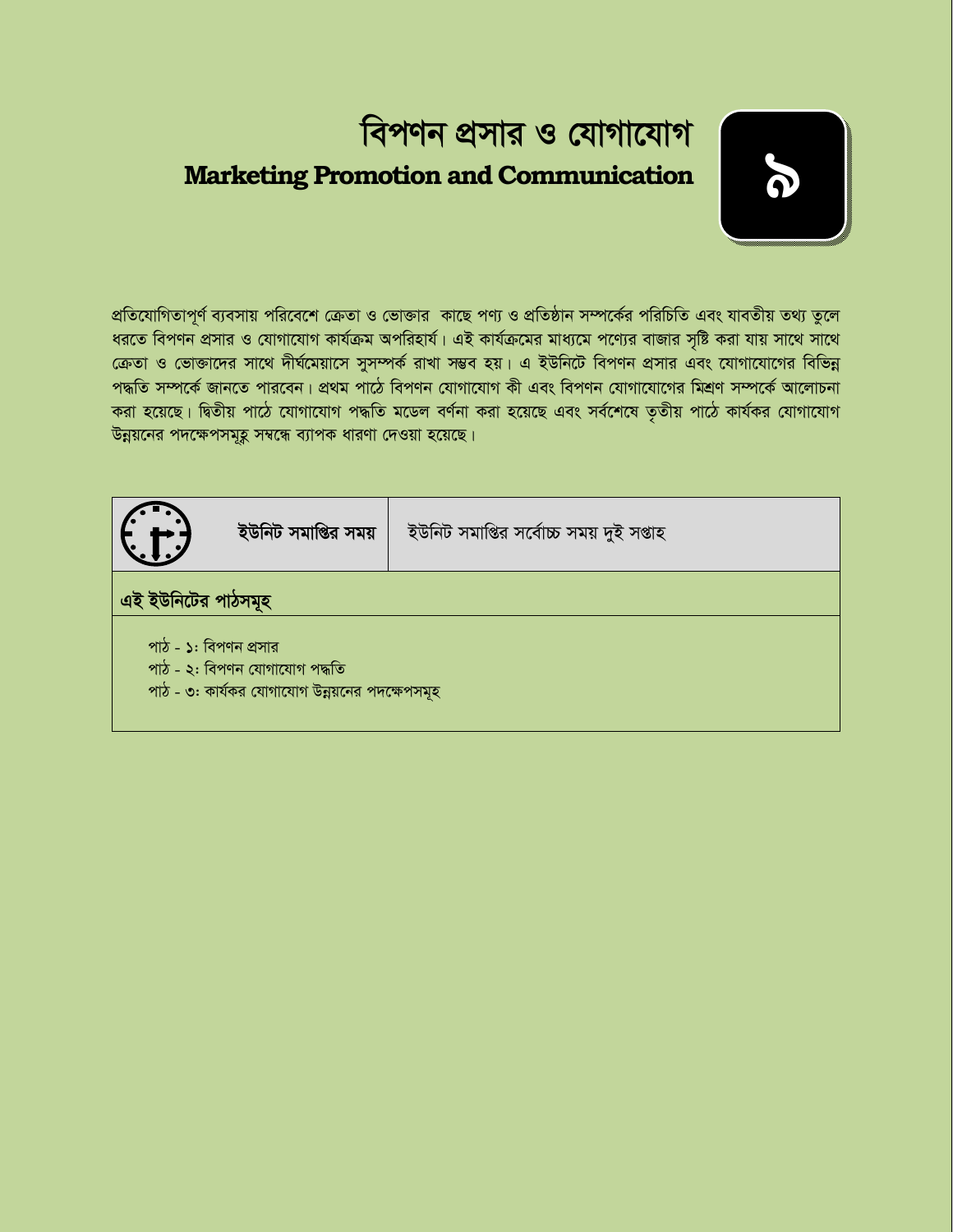

### বিপণন প্ৰসার **Marketing Promotion**



টক্লো

এ পাঠ শেষে আপনি-

- বিপণন যোগাযোগ কী তা বলতে পারবেন এবং
- বিপণন যোগাযোগ মিশ্রণ সম্পর্কে বর্ণনা করতে পারবেন।

বিপণন বলতে ক্রেতা ও ভোক্তার চাহিদা পূরণ করার উদ্দেশ্যে, পণ্য বা সেবা প্রস্তুত করে দক্ষতার সাথে তাদের নিকট পৌছানোর সাথে জড়িত সকল কার্যাবলীকে বোঝায়। অন্যদিকে যোগাযোগ হলো তথ্য বা সংবাদ এক পক্ষ থেকে আরেক পক্ষের কাছে বিনিময়ের একটি প্রক্রিয়া। বিপণন যোগাযোগের মাধ্যমে ক্রেতা বা ভোজা বিপণনকারীর পণ্য বা সেবা এমনকি তার প্রতিষ্ঠান সম্পর্কে জানতে পারে।

#### বিপণন যোগাযোগ

#### **Marketing Communication**

টেলিভিশন দেখার সময় বা সংবাদপত্র পড়ার সময় বিভিন্ন প্রতিষ্ঠানের বিজ্ঞাপন দেখতে পাওয়া যায়। এসব বিজ্ঞাপন দিয়ে বিপণনকারী প্রতিষ্ঠান পণ্য বা সেবা সম্পর্কে ক্রেতাদের তথ্য জানাতে চেষ্টা করে। বর্তমান প্রতিযোগিতার যুগে বিপণনকারী নতুন বাজার সৃষ্টি ও বর্তমান বাজারকে ধরে রাখার জন্য এই সব মাধ্যম ব্যবহার করে যোগাযোগ করে। বিপণন যোগাযোগ হলো বিপণনকারীর সকল ধরনের প্রচেষ্টা যার উদ্দেশ্য হলো তার পণ্য বা সেবা সম্পর্কে ভোক্তাকে অবগত করা, প্ররোচিত করা এবং স্মরণ করিয়ে দেওয়া।

Philip Kotler & Gary Armstrong বিপণন যোগাযোগকে সংজ্ঞায়িত করেছেন এইভাবে, "Marketing Communications are the means by which firms attempts to inform, persuade, and remind consumers- directly or indirectly about the products and brands that they sell." অর্থাৎ বিপণন যোগাযোগ হলো সেইসব উপায়, যার মাধ্যমে প্রতিষ্ঠান তার বিক্রয় করা পণ্যও ব্রাণ্ড সম্পর্কে প্রত্যক্ষ বা পরোক্ষভাবে অবহিত, প্ররোচিত ও স্মরণ করানোর প্রচেষ্টা নেয়।

বিপণনকারী যোগাযোগের মাধ্যমে ভোক্তার সাথে সম্পর্ক তৈরি করতে ও তা ধরে রাখতে পারে। বিপণন যোগাযোগের মাধ্যমে ভোক্তা নির্দিষ্ট পণ্য বা সেবা কেনো ও কীভাবে ব্যবহার করবে তা জানতে পারে। এছাড়া কোথায় ও কখন তা ব্যবহার করবে সে সম্পর্কেও ধারণা করতে পারে। বর্তমান ব্যবহারকারী যেমন পণ্য ও পণ্য প্রস্তুতকারী বিপণনকারী সম্পর্কে পরিষ্কার হতে পারে- এ বিপণন যোগাযোগের মাধ্যমেশ। বিপণন যোগাযোগ পণ্যের বিক্রয় বদ্ধি করে কারণ ভোক্তা পণ্য সম্পর্কে জেনে পণ্য ক্রয় করার জন্য আকর্ষিত হয়।

বিভিন্ন কারণে বিপণন যোগাযোগ পরিবেশের পরিবর্তন হচ্ছে। এর মধ্যে রয়েছে- বর্তমানে প্রযুক্তি ও অন্যান্য সামাজিক ও অর্থনৈতিক গতিশীলতার কারণে ভোক্তাদের সাথে যোগাযোগ প্রক্রিয়া পরিবর্তিত হচ্ছে। স্মার্টফোন, ওয়্যারলেস, ইন্টারনেট সুবিধা ইত্যাদির ব্যবহার বেড়ে যাওয়ার ফলে প্রচলিত যোগাযোগ মাধ্যম ব্যবহারে যথার্থতা বাধাপ্রাপ্ত হচ্ছে। টেলিভিশন বা সংবাদপত্রের মতো গতানুগতিক যোগাযোগ মাধ্যমগুলোর মাত্রারিক্ত ব্যবহার ভোক্তাদের কাছেও বিরক্তি তৈরি করছে বলে ভোক্তারা খুব দ্রুতই বিপণনকারীর সরবরাহকৃত বা প্রচারিত তথ্য বা সংবাদ ভুলে যাচ্ছে। শুধু তাই নয় অনেক সময় আকর্ষণীয় না হবার কারণে প্রচারের শুরুতেই তারা আগ্রহ হারিয়ে যাওয়ায় টেলিভিশনের চ্যানেল পরিবর্তন করছে বা পত্রিকার পাতা উল্টে ফেলছে। এ কারণে বিপণনকারীকে আকর্ষণীয় ও সজনশীলতার সাথে বিপণন যোগাাযোগ মাধ্যম নির্বাচন, তথ্য সাজানো ও প্রচার করা প্রয়োজন।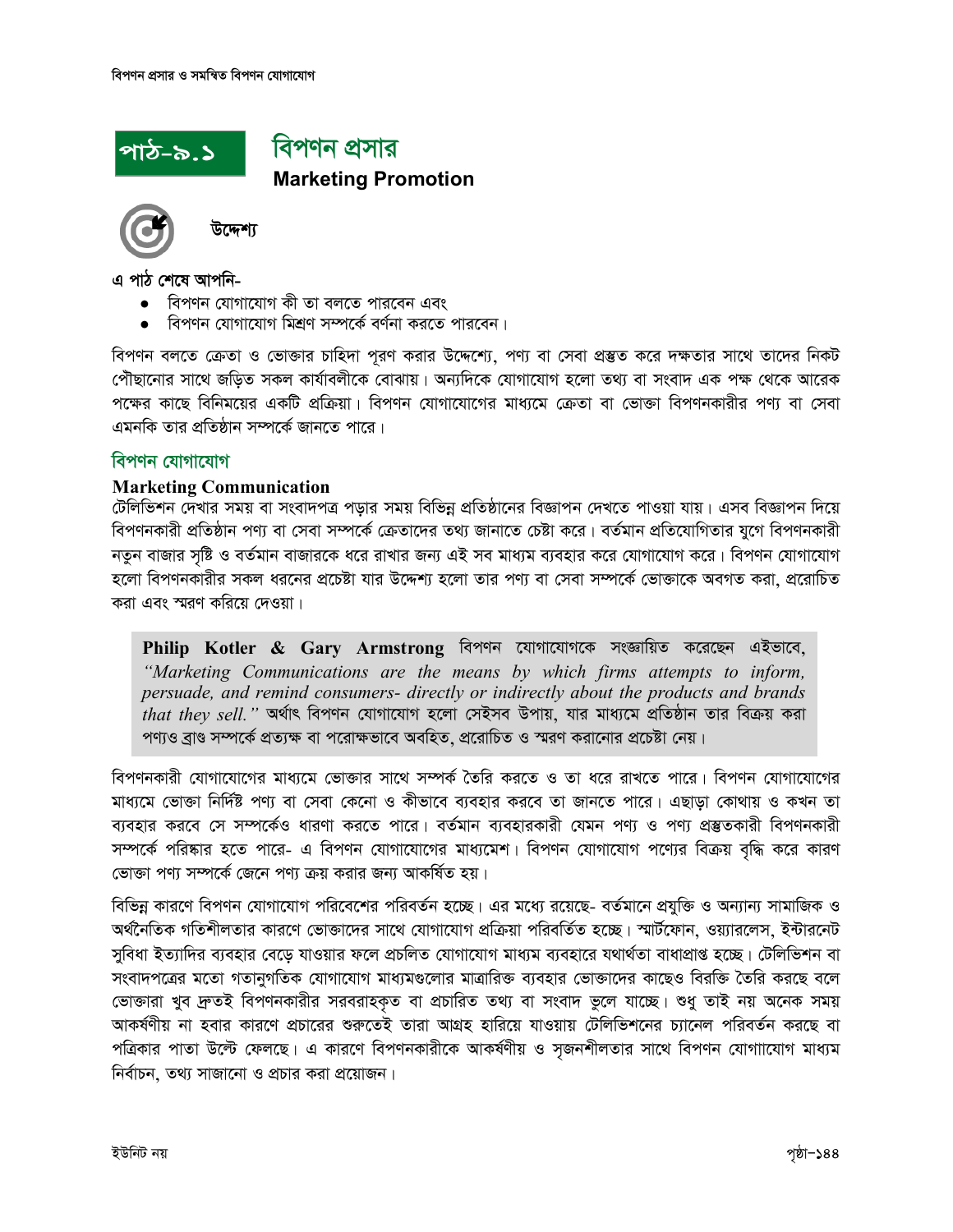#### বিপণন যোগাযোগ মিশ্রণ

#### **Marketing Communication Mix**

আধুনিক প্রযুক্তির ব্যবহার বেড়ে যাবার কারণে বিপণন যোগাযোগের জন্য নতুন নতুন মাধ্যম অন্তর্ভুক্ত হচ্ছে। যদিও বিজ্ঞাপন প্রচার হলো সবচেয়ে প্রচলিত ও জনপ্রিয় যোগাযোগ মাধ্যম। বর্তমানে বিভিন্ন পারস্পরিক মিথষ্ক্রিয় (Interactive) প্রক্রিয়া ব্যবহৃত হচ্ছে। ক্রেতা ও ভোক্তার সাথে যোগাযোগ কার্যকর করার জন্য প্রচলিত যোগাযোগ মাধ্যমের সাথে নতন নতুন যোগাযোগের মাধ্যমের ব্যবহার করা হচ্ছে। বিপণন যোগাযোগ মিশ্রণে প্রধানত আট ধরনের যোগাযোগের মাধ্যম রয়েছে: তা ১০.১ চিত্রে দেখানো হলো-



বিপণন যোগাযোগ মিশ্রণের মাধ্যমগুলো আলোচনা করা হলো-

- ১. বিজ্ঞাপন (Advertising): বিজ্ঞাপনের একটি যোগাযোগ মাধ্যম, যার মাধ্যমে পণ্য সম্পর্কে ক্রেতাকে অবহিত করা হয়. আকষ্ট করা হয় এবং পণ্য ক্রয়ে উদ্বুদ্ধ করা হয়। Philip Kotler & Gary Armstrong এর মতে, "Advertising is any paid form of non-personal presentation and promotion of ideas, goods, or services by an identified sponsor. "অৰ্থাৎ বিজ্ঞাপন হলো কোন নিৰ্দিষ্ট উদ্যোক্তা কৰ্তৃক অর্থের বিনিময়ে কোন ধারণা, পণ্য বা সেবার অব্যক্তিক উপস্থাপনা ও প্রসার। বিজ্ঞাপন বিভিন্ন মাধ্যমকে ব্যবহার করে প্রচার করা হয়। এর মধ্যে রয়েছে মুদ্রণ মাধ্যম (পত্রিকা ও সংবাদপত্র), সম্প্রচার মাধ্যম (বেতার ও টেলিভিশন), নেটওয়ার্ক মাধ্যম (টেলিফোন, ক্যাবল, স্যাটেলাইট, ওয়ারলেস) ইলেক্ট্রনিক মাধ্যম (অডিওপেট, ভিডিওপেট, ভিডিও ডিস্ক, সিডি রোম (CD-ROM), ওয়েব পেইজ এবং প্রদর্শন মাধ্যম (বিলবোর্ড, সাইনবোর্ড, পোষ্টার)।
- ২. বিক্রয় প্রসার (Sales Promotion): ক্রেতাদের ও ভোক্তাদের মাঝে স্বল্প সময়ের জন্য বিক্রয় বাড়ানোর একটি কৌশল হলো বিক্রয় প্রসার। এ সম্পর্কে Philip Kolter & Gary Armstrong এ বলেছেন, "Sales promotion is short-term incentive to encourage purchase or sale of a product or service. "অর্থাৎ বিক্রয় প্রসার হচ্ছে পণ্য বা সেবা ক্রয় বা বিক্রয়ে উৎসাহিত করার স্বল্পকালীন উদ্দীপনা। ভোক্তাদের মাঝে বিক্রয় প্রসারের জন্য সৌজন্য পণ্য বিতরণ, নমুনা পণ্য বিতরণ, কুপন, পুরস্কার প্রদান ইত্যাদি কৌশল গ্রহণ করা হয়। আবার ব্যবসায়িক বিক্রয় প্রসারের জন্য প্রদর্শনী ছাড়, ব্যবসায়িক ছাড়, বিক্রয়ধর্মীর প্রতিযোগিতাসহ ইত্যাদির আয়োজন করা হয়।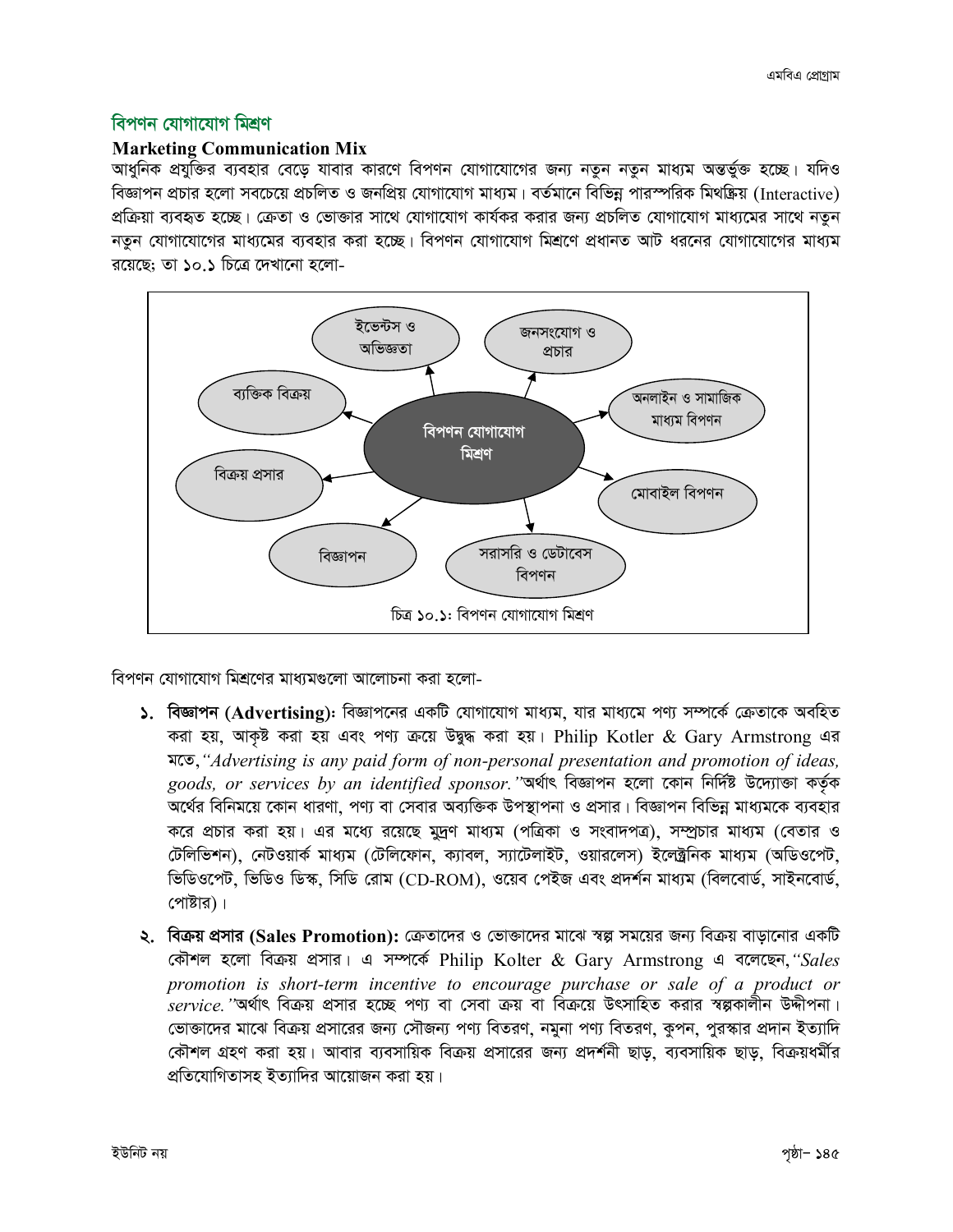- ৩. ইভেন্টস ও অভিজ্ঞতা (Events & Experiences): বিপণনকারী সময়ভিত্তিক বিভিন্ন ইভেন্টস, অনুষ্ঠান বা অভিজ্ঞতা প্রদান করার জন্য আয়োজন করে। এইসব ইভেন্টস ও অভিজ্ঞতারা মাধ্যমে বিপণনকারী অনানুষ্ঠানিকভাবে নির্দিষ্ট ক্রেতাদের নিকট পণ্য বা সেবার সংবাদ পৌছে দিয়ে থাকে। যেমন- প্রতিষ্ঠানের বর্ষপূর্তি উপলক্ষে অনুষ্ঠান, ট্রেড শো আয়োজন, ক্রীড়া অনুষ্ঠান, চিত্র প্রদর্শনী, ওপেন এয়ার কনসার্ট ইত্যাদি।
- ৪. জন সংযোগ ও প্রচার (Public Relations and Publicity): প্রতিষ্ঠান সম্পর্কে অনুকূল প্ররোচনা অর্জনের জন্য বিভিন্ন ধরণের পদক্ষেপ গ্রহণ করে। যেমন- জনগোষ্ঠির সাথে সুসম্পর্ক স্থাপন, ভালো কর্পোরেট ভাবমূর্তি অর্জন। আবার, জন সংযোগের ক্ষেত্রে প্রতিকল সংবাদ ও ঘটনাকে যথাযথভাবে উপস্থাপন করে যেন জনগোষ্ঠীর মধ্যে ঋণাত্মক ধারণা তৈরি না হয়। Philip Kotler জনসংযোগ সম্পর্কে বলেন যে, "Public relations is building good relations with the company's various publics by obtaining favourable publicity, building up a good corporate image, and handling or heading off unfavourable rumors, stories, and events."অৰ্থাৎ অনুকূল প্ৰচার লাভ, ভাল কৰ্পোৱেট ইমেজ গড়ে তোলা ও প্ৰতিকূল গুজব, গল্পকাহিনী এবং ঘটনার নিয়ন্ত্রণ বা প্রতিহত করার মাধ্যমে নানা ধরনের জনগণের সঙ্গে প্রতিষ্ঠানের ভাল সম্পৰ্ক গড়ে তোলার কাজ হচ্ছে জনসংযোগ। তাহলে দেখা যাচ্ছে, জনসংযোগ একটা ব্যাপক ধারণা যার মধ্যে সকল ধরনের কার্যাবলী জডিত, যার জন্য কোন অর্থ কেউ প্রদান করে না। তাই অনেক বিশেষজ্ঞ প্রচারকে জনংযোগের অংশ হিসেবে দেখিয়েছেন। বিপণন প্রসারে প্রচারকে পরোক্ষ প্রক্রিয়া হিসেবে ব্যবহার করা হয়। কারণ বিপণন প্রক্রিয়ায় প্রচার সহায়ক ভূমিকা পালন করে। সহজ অর্থে, কোন রকম সাংগঠনিক উদ্যোগ ছাড়া একটি প্রতিষ্ঠানের পণ্য ও সেবার সংবাদ জনসাধারণকে জানাতে পারাকে প্রচার বলে। প্রচার কার্যক্রমে বিপণনকারীকে কোন অর্থ ব্যয় করতে হয় না। এর মাধ্যমে পণ্য, সেবা ও প্রতিষ্ঠানের পরিচিতি ও সুনাম তৈরি করা হয়। অন্যদিকে প্রচার সম্পর্কে Philip Kotler & Gary Armstrong এর মতে, "Publicity is nonpersonal stimulation of demand for product, sevice or business unit by planting commercially significant news about it in a published media for obtaining favorable presentationof it upon radio, television or stage that is not paid for by the sponser." উদ্যোক্তা কর্তৃক অর্থ প্রদান ব্যতীত জনসাধারণের নিকট প্রকাশ পায় এমন কোনো মাধ্যমে গুরুতুপূর্ণ বাণিজ্যিক তথ্য প্রকাশ বা রেডিও, টেলিভিশন অথবা মঞ্চে কোনো পণ্য, সেবা বা ব্যবসায় প্রতিষ্ঠানের সংবাদ উপস্থাপনের মাধ্যমে বাণিজ্যিক চাহিদা সষ্টির চেষ্টা হলো প্রচার।
- ৫. ব্যক্তিক বিক্রয় (Personal Selling): ভোগ্য পণ্যের থেকে ব্যবসায় পণ্যের ক্ষেত্রে ব্যক্তিক বিক্রয় অধিক কার্যকর। ব্যক্তিক বিক্রয় হলো একধরণের মৌখিক উপস্থাপনা যার মাধ্যমে ক্রেতা-বিক্রেতার মধ্যে কথোপকথনের মাধ্যমে পণ্য বা সেবার বিনিময় হয়। Philip Kotler & Gary Armstrong-এর মতে, "Personal selling is any form of personal presentation by the firm's salesforce for the purpose of making sales and building customer relationship. "অর্থাৎ ব্যক্তিক বিক্রয় হলো প্রতিষ্ঠানের বিক্রয় কর্মীর ব্যক্তিক উপস্থাপন যার উদ্দেশ্য হলোবিক্রয় কাজ সম্পন্ন করা এবং ক্রেতার সাথে ব্যবসায়িক সম্পর্ক গড়ে তোলা।
- ৬. অনলাইন ও সামাজিক মাধ্যম বিপণন : ইন্টারনেট ব্যবহার করে বা সম্ভাব্য ক্রেতার জন্য অনলাইন কর্মকাণ্ড এবং কার্যক্রম আয়োজন করা হয় এ ধরনের বিপণনে। ইমেইল, ফেসবুক, টুইটার, ওয়েবসাইট ইত্যাদির মাধ্যমে এ বিপণনে প্রত্যক্ষ বা পরোক্ষভাবে সচেতনতা সৃষ্টি, ব্রান্ড ইমেজ সৃষ্টি বা পণ্য বা সেবার বিক্রয় বাড়ানোর জন্য কাজ করা হয়।
- ৭. মোবাইল বিপণন (Mobile Marketing) : অনলাইন বিপণনের একটি বিশেষ ভাগ হলো মোবাইল বিপণন। ভোক্তার সাথে যোগাযোগের জন্য এই বিপণনে মঠোফোন, স্মার্টফোন, ট্যাবলেট ইত্যাদি যন্ত্র (Device) ব্যবহার করা হয়।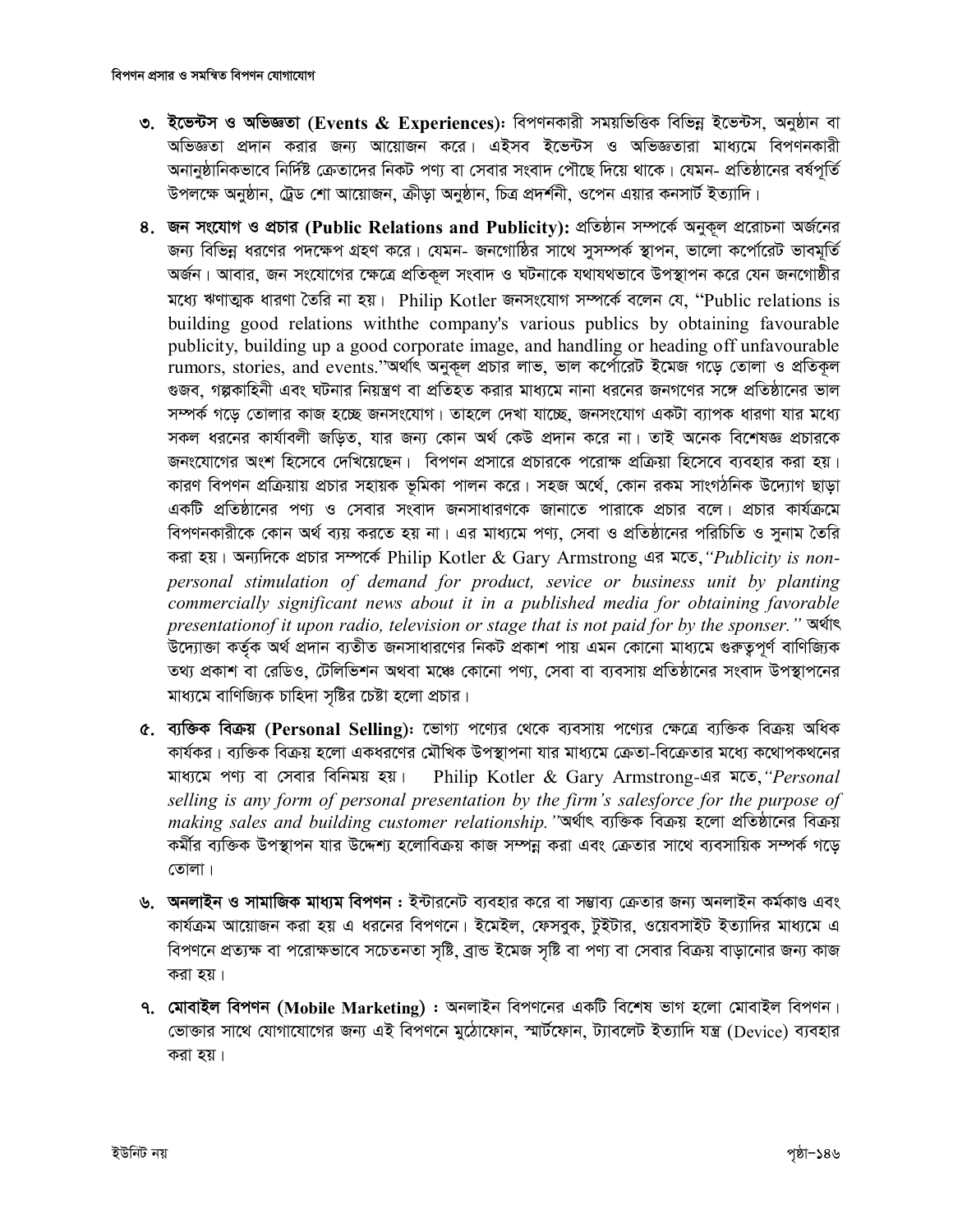$\mathbf{b}$ . সরাসরি ও ডেটাবেস বিপণন (Direct & Database Marketing): টেলিফোন, ফ্যাক্স, ইমেইল অথবা ইন্টারনেট ব্যবহার করে সরাসরি বর্তমান সম্ভাব্য ক্রেতার সাথে যোগাযোগ করা হয়। এ বিপণনের মাধ্যমে সরাসরি নির্দিষ্ট ক্রেতার সাথে যোগাযোগ করে পণ্য সম্পর্কে জানানো হয় আবার ক্রেতার কাছ থেকে তাৎক্ষণিক প্ৰতিক্ৰিয়া জানা যায়।

| ১. বিজ্ঞাপন                  | ২. বিক্রয় প্রসার             | ৩. ব্যক্তিক বিক্রয়      | ৪. জনসংযোগ ও প্রচার                 |
|------------------------------|-------------------------------|--------------------------|-------------------------------------|
| ◆ মুদ্রণ ও সম্প্রচার মাধ্যমে | $\bullet$ প্ৰতিযোগিতা         | ◆ বিক্রয় উপস্থাপনা      | ◆ বক্তা                             |
| বিজ্ঞাপন                     | (Competition)                 | বিক্রয় সভা              | $\bullet$ সেমিনার                   |
| প্যাকেজিং (Packaging)        | $\bullet$ লটারি (Lottary)     | উদ্দীপক কাৰ্যক্ৰম        | ◆  বাৰ্ষিক প্ৰতিবেদন                |
| সিনেমা (Cinema)              | ◆ বিতরণ                       | মেলা ও বাণিজ্য প্ৰদশৰ্নী | $\bullet$ প্ৰকাশনা                  |
| পোষ্টার ও লিফলেট             | ◆ কুপন (Coupon)               |                          | $\bullet$ পত্রিকা,                  |
| (Poster & Leaflet)           | মেলা                          |                          | সংবাদলিপি                           |
| বিলবোৰ্ড (Bill board)        | ◆  কুপন                       |                          | $\bullet$ দাতব্য দান                |
| সাইনবোৰ্ড                    | ◆ ছাড়                        |                          | $\bullet$ সমাজ গোষ্ঠীর সাথে সম্পর্ক |
| (Signboard)                  | ◆ উপহার                       |                          |                                     |
| ডিরেক্টরিজ                   | ◆ প্ৰদশৰ্নী                   |                          |                                     |
| (Directories)                | ◆ সৌজন্য পণ্য বিতরণ           |                          |                                     |
| ৫. ইভেন্টস ও অভিজ্ঞতা        | ৬. অনলাইন ও সামাজিক           | ৭. মোবাইল বিপণন          | ৮. সরাসরি ও ডেটাবেস                 |
|                              | মাধ্যম বিপণন                  |                          |                                     |
| ক্রীড়া আয়োজন               | $\bullet$ ওয়েবসাইট (Website) | $\bullet$ বাৰ্তা         | $\bullet$ ক্যাটালগ (Catalog)        |
| নিবোদন                       | $\bullet$ ইমেইল (Email)       | ◆ অনলাইন বিপণন           | $\bullet$ টেলিমার্কেটিং             |
| পথ কাৰ্যক্ৰম                 | ◆ সার্চ অ্যাড (Search Ads)    | • সামাজিক মাধ্যম বিপণন   | (Telemarketing)                     |
| কারখানা সফর                  | কোম্পানি ব্লগস                | $\bullet$ অ্যাপস         | ◆ ইলেক্ট্ৰনিক শপিং                  |
| শিল্পকলা প্রসার কার্যক্রম    | চ্যাটরুম, ফোরাম               |                          | ফ্যাক্স                             |
| ∏ কঔসম                       | ◆ ফেসবুক, টুইটার              |                          | ◆ ভিডিও শপিং                        |
|                              | ইউটিউব চ্যানেল                |                          |                                     |
|                              | ভিডিওস                        |                          |                                     |

সারণী ৯.১: আট ধরনের বিপণন যোগাযোগের মাধ্যমসমূহ

#### সারসংক্ষেপ:

 $\overline{C}$ 

বিপণনকারী যোগাযোগের মাধ্যমে ভোক্তার সাথে সম্পর্ক তৈরি করতে ও তা ধরে রাখতে পারে। বিপণন যোগাযোগের মাধ্যমে ভোক্তা নির্দিষ্ট পণ্য বা সেবা কেনো ও কীভাবে ব্যবহার করবে তা জানতে পারে। বিপণনকারীকে আকর্ষণীয় ও সজনশীলতার সাথে বিপণন যোগাাযোগ মাধ্যম নির্বাচন, তথ্য সাজানো ও প্রচার করা প্রয়োজন। আধুনিক প্রযুক্তির ব্যবহার বেড়ে যাবার কারণে বিপণন যোগাযোগের জন্য নতুন নতুন মাধ্যম অন্তর্ভুক্ত হচ্ছে। যদিও বিজ্ঞাপন প্রচার হলো সবচেয়ে প্রচলিত ও জনপ্রিয় যোগাযোগ মাধ্যম। বর্তমানে বিভিন্ন পারস্পরিক মিথষ্ক্রিয় প্রক্রিয়া ব্যবহৃত হচ্ছে। বিপণন যোগাযোগ মিশ্রণে প্রধানত আট ধরনের যোগাযোগের মাধ্যম রয়েছে; সেগুলো হলো- বিজ্ঞাপন, বিক্রয় প্রসার, ইন্ডেন্টস ও অভিজ্ঞতা, জন সংযোগ ও প্রচার, ব্যক্তিক বিক্রয়, অনলাইন ও সামাজিক মাধ্যম বিপণন, মোবাইল বিপণন এবং সরাসরি ও ডেটাবেস বিপণন।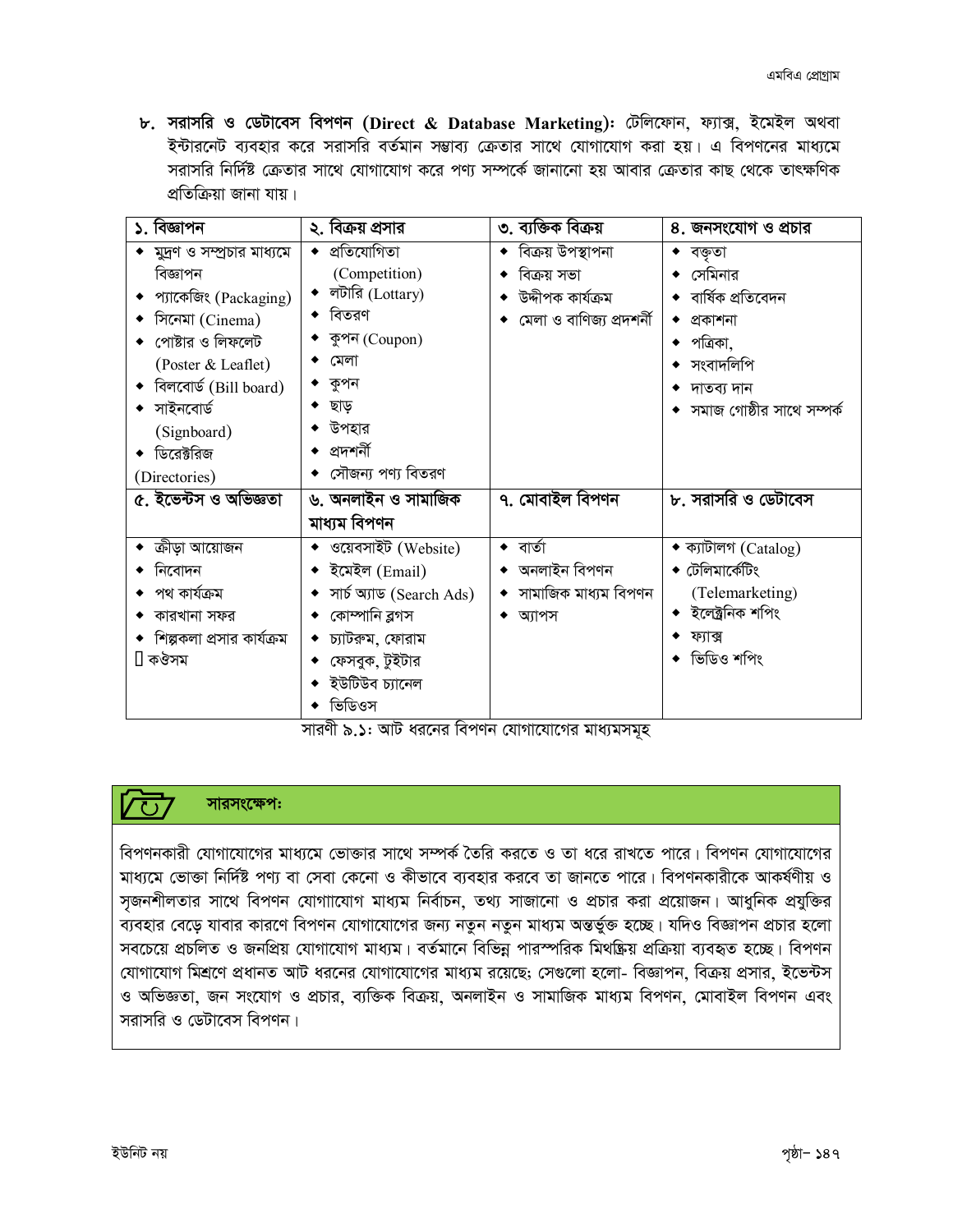# পাঠ-৯.২

# বিপণন যোগাযোগ পদ্ধতি

**Marketing Communication Process** 



উদ্দেশ্য

এ পাঠ শেষে আপনি-

• যোগাযোগ পদ্ধতি মডেল সম্পর্কে আলোচনা করতে পারবেন।

#### যোগাযোগ পদ্ধতি মডেল

#### **Communication Process Models**

বিপণন যোগাযোগের মাধ্যমে বিপণনকারী ক্রেতা ও ভোক্তার সাথে যোগাযোগ স্থাপন করে। এ কারণে বিপণনকারীকে কার্যকর যোগাযোগের জন্য যোগাযোগের মৌলিক উপাদানগুলো সম্পর্কে জানা প্রয়োজন। যোগাযোগ হলো একটি প্রক্রিয়া যার মাধ্যমে সংবাদ বা তথ্য প্রেরণ থেকে শুরু করে সেই তথ্য বা সংবাদ গ্রহণ পর্যন্ত গতিধারাকে বোঝায়। এ ক্ষেত্রে (১) ম্যাক্রো মডেল ও (২) মাইক্রো মডেল গুরুতুপূর্ণ। নিম্ন তা আলোচনা করা হলো:

#### ১. ম্যাক্রো মডেল (Macro Model of the Communication Process): যোগাযোগ পদ্ধতির ম্যাক্রোমডেল এ



নয়টি উপাদান রয়েছে। যা চিত্র ৯.২ এ দেখানো হয়েছে। যোগাযোগ প্রক্রিয়ায় সর্বপ্রথম বার্তা প্রেরক বা যোগাযোগকারী কী বিষয় নিয়ে যোগাযোগ করবে, সে বিষয়টি ঠিক করতে হয়। অর্থাৎ, প্রেরক কী বিষয়ে, কখন, কোথায়, কীভাবে যোগাযোগ করতে চায় তার একটি রূপরেখা নির্ধারণ করবে। তাই, যোগাযোগ প্রক্রিয়ার এ স্তরকে পরিকল্পনা স্তরও বলা হয়ে থাকে। প্রাপক যেন সহজেই মূল বিষয়টি উপলব্ধি করতে পারে এজন্য প্রেরককে বিভিন্ন শব্দ, সংকেত, প্রতীক বা কোডের সাহায্যে সুশঙ্খলভাবে ও সহজে বোধগম্য ভাষায় প্রেরণ করতে হয় যেন প্রাপক সহজে বুঝতে পারে। প্রাপকের নিকট বার্তাটি প্রেরণের জন্য নির্দিষ্ট কোনো মাধ্যমের সাহায্য নিতে হয়। সাধারণত মৌখিক কথাবার্তা, লিখিত প্রতিবেদন, মোবাইল, টেলিফোন, টেলিভিশন, রেডিও, ফ্যাক্স, ইন্টারনেট, ই-মেইল, পত্র-পত্রিকা প্রভৃতি যোগাযোগের মাধ্যম হিসেবে ব্যবহৃত হতে পারে। এ ছাড়া শব্দ, ধ্বনি, সংকেত, প্রতীক, চিহ্ন, প্রেরকের মনোভাব, ব্যক্তিতু, পদমর্যাদা, নিরবতা প্রভৃতিও যোগাযোগের মাধ্যমে হিসেবে ব্যবহৃত হয়ে থাকে। যোগাযোগকারীকে বার্তা প্ররণের জন্য সুবিধাজনক এক বা একাধিক মাধ্যম বাছাই করে নিতে হয়। মাধ্যম নির্বাচন করার পর বার্তা প্রেরণকারী সেই মাধ্যম ব্যবহার করে বার্তা গ্রহীতা বা প্রাপকের নিকট প্রেরণ করে থাকে। আর বার্তা প্রেরণের পর প্রাপকের পক্ষ থেকে কোনো প্রতিক্রিয়া না আসা পর্যন্ত যোগাযোগ কার্যক্রম বন্ধ থাকে। তবে, মৌখিক যোগাযোগের ক্ষেত্রে সাধারণত তাৎক্ষনিকভাবে প্রতিক্রিয়া পাওয়া যায়। যোগাযোগকারী যে বার্তা প্রেরণ করেন তা প্রাপক গ্রহণ করে থাকেন। অনেক সময় প্রেরিত বার্তা বিভিন্ন ধরনের প্রতিবন্ধকতা দ্বারা বাধাগ্রস্ত, বিকৃত বা নষ্ট হয়ে যেতে পারে। বার্তা প্রাপ্তির পর প্রাপক তার নিজস্ব জ্ঞান, অভিজ্ঞতা ও গ্রহণযোগ্যতার ভিত্তিতে বার্তাকে বিন্যাস, উপলব্ধি ও ব্যাখ্যা করে থাকে এবং প্রকৃত অর্থোন্ধোর করার চেষ্টা করে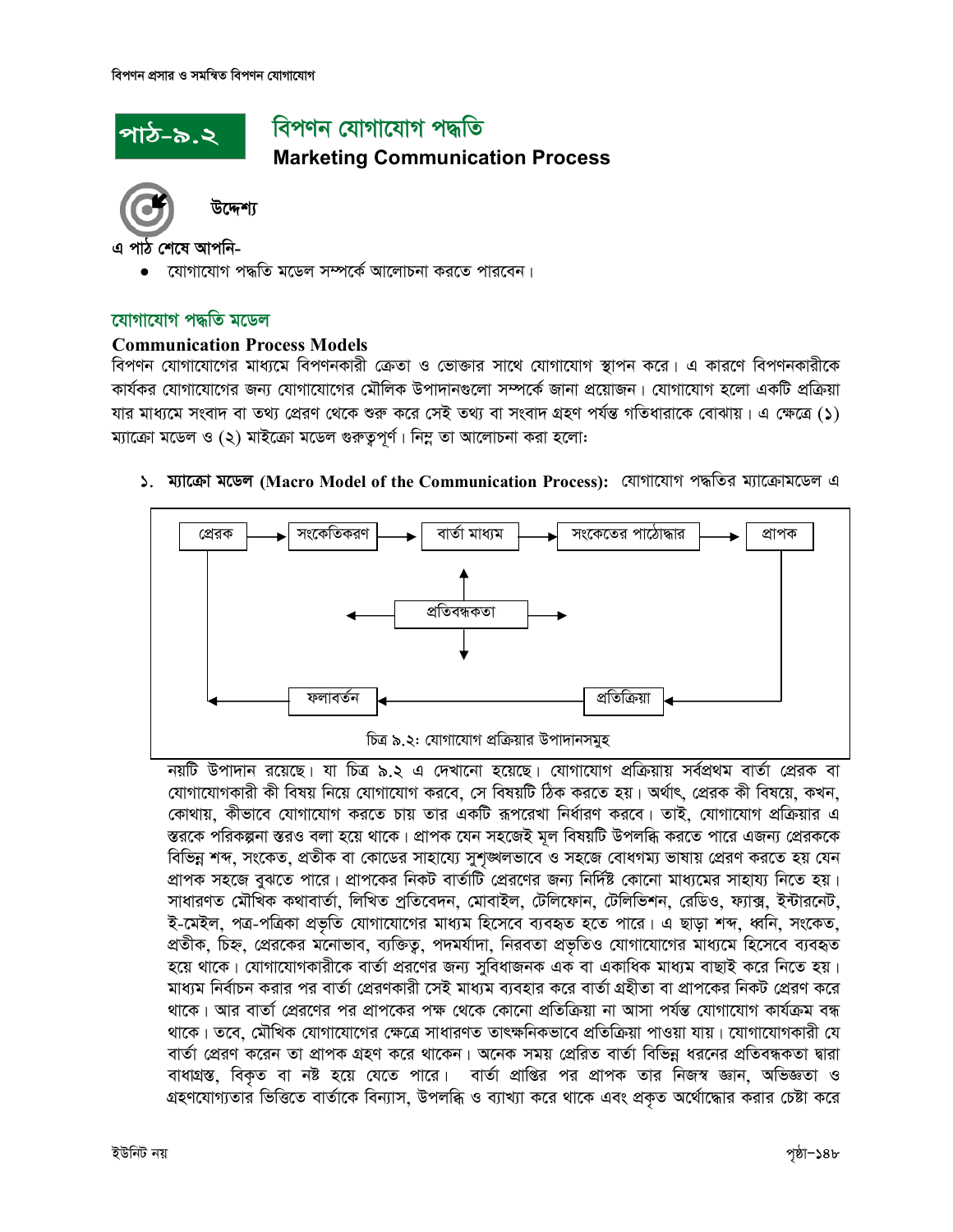থাকে। অনেক সময় একই বার্তার অর্থ প্রাপকদের কাছে ভিন্ন ভিন্ন হয়ে থাকে, ব্যক্তি বিশেষে এর তারতম্য হয়ে থাকে। সফলভাবে ডিকোডিং বা অর্থোদ্ধার করার ওপর কার্যকর যোগাযোগ অনেকাংশে নির্ভর করে। প্রাপক বার্তা পাবার পর তা অনুধাবন করে বার্তাটি গ্রহণ বা বর্জন করার মাধ্যমে প্রতিক্রিয়া জানাতে পারে। যদি বর্জন করে তাহলে যোগাযোগ প্রক্রিয়া শেষ হয়ে যায়। আবার, প্রাপক বার্তাটি গ্রহণ করে যে কোনো সময় (তাৎক্ষণিকভাবে বা পরবর্তীতে) এ বার্তার বিপরীতে সাড়া (Response) দিতে পারে, যা ফলাবর্তন (Feedback) নামে পরিচিত। এভাবেই যোগাযোগ প্রক্রিয়া সম্পন্ন হয় বা প্রক্রিয়াটি চলতে থাকে।

২. **ভোক্তা সাড়ার মাইক্রোমডেল (Micromodel of Response):** এ মডেল ভোক্তা বিপণন যোগাযোগ সুনির্দিষ্টভাবে কিরূপ সাড়া দেয় তার প্রতি আলোকপাত করেছে। চিত্র ৯.৩ এ স্বীকৃত তিনটি প্রতিক্রিয়া ক্রমমডেল (Response Hierochy Model) সংক্ষেপে দেখানো হয়েছে-

| ধাপসমূহ                            | AIDA (model) | <b>Hirarehy of</b><br><b>Effects Model</b> | <b>Innovation</b><br><b>Adoption</b> |
|------------------------------------|--------------|--------------------------------------------|--------------------------------------|
| জ্ঞানীয় (Cognitive)               | মনোযোগ       | সচেতনতা<br>জ্ঞান                           | সচেতনতা                              |
| সমন্বীয়<br>অনুভূতি<br>(Affective) | কৌতুহল       | পছন্দ<br>অগ্রাধিকার                        | কৌতুহল                               |
|                                    | আকাঙ্খা      | প্ৰত্যয়                                   | মূল্যায়ন                            |
| আচরণ (Behavior)                    |              | ক্রয়                                      | পরখ<br>গ্ৰহণ                         |

চিত্র ৯.৩: প্রতিক্রিয়া ক্রমমডেল

উপরের ৩টি প্রতিক্রিয়া মডেল দেখানো হয়েছে। যার প্রতিটি মডেলেই ধরা হয়েছে যে, প্রতিটি ক্রেতাই পণ্য ক্রয় করার সময়, প্রথমে পণ্য সম্পর্কে জ্ঞান অর্জন করে জ্ঞাত হয় (Cognitive), এরপর পণ্য সম্পর্কে অনুভূতির (Affective) সষ্টি হয় এবং সেই অনুভূতির ওপর নির্ভর করে তার পণ্য ক্রয় করার ব্যাপারে আচরণ নির্ধারিত হয় (Behavior) |

এখানে ফলাফলের-ক্রম মডেল (Hirarehy of Effects Model)টি বিস্তারিত আলোচনা করা হলো। এই মডেলে যেকোনো পর্যায়কে উদ্দেশ্য করে যোগাযোগ লক্ষ্য স্থির করা যেতে পারে। তখন লক্ষ্যস্থিত ক্রেতা ছয়টি স্তরের যে কোনো একটিতে অবস্থান করতে পারে। নিচে ছয়টি সম্ভাব্য উদ্দেশ্য উল্লেখ করা হলো:

- ১. সচেতনতা (Awareness): বিপণন যোগাযোগকারীকে অবশ্যই প্রথমে তার পণ্য বা সংগঠন সম্পর্কে অবহিত করতে হবে। যদি লক্ষ্যস্থিত ক্রেতার (Audiance) বেশিরভাগই পণ্য সম্পর্কে সম্পূর্ণ অজ্ঞ বা কেবলমাত্র নাম জানে বা সামান্য বিষয় জানে তবে সে ক্ষেত্রে যোগাযোগকারীকে প্রথমেই অবগতি সৃষ্টির চেষ্টা এবং নাম পরিচিতির মাধ্যমেই তা শুরু করতে হবে।
- ২. জ্ঞান (Knowledge): লক্ষ্যস্থিত ক্রেতারা যদি পণ্যের নাম শুনে থাকে কিংবা দুত্রকটি বিষয় অবগতও থাকে কিন্তু বিস্তারিত তথ্য জানা না থাকে যা ক্রেতার সিদ্ধান্ত গ্রহণের সহায়ক। তাহলে যোগাযোগকারীকে অবগতির পাশাপাশি পূর্ণাঙ্গ জ্ঞান বা তথ্য সরবরাহ করতে হবে।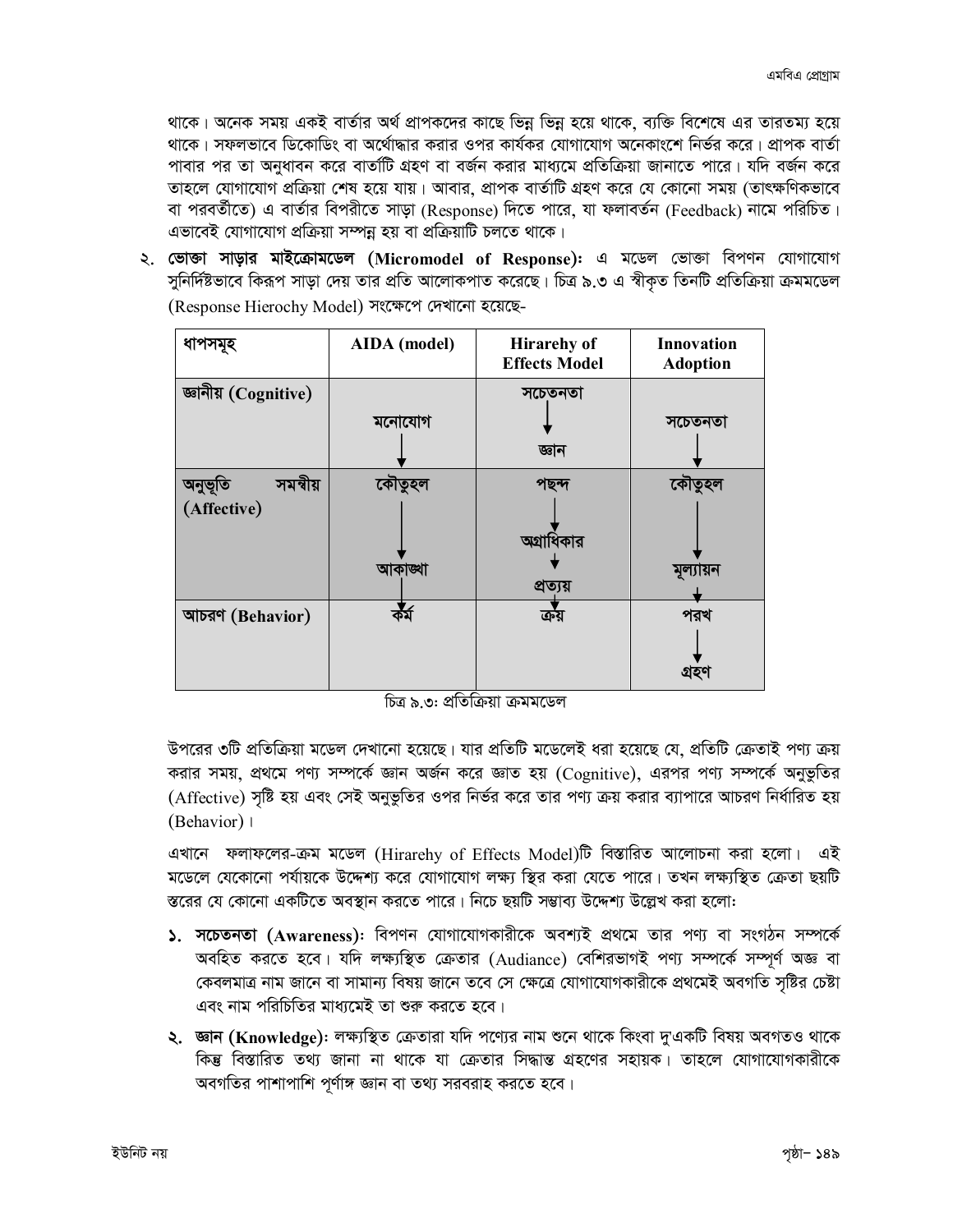- ৩. পছন্দ (Liking): যদি ধরে নেয়া হয় যে লক্ষ্যস্থিত ক্রেতারা পণ্যটি সম্পর্কে জানে কিন্তু এটি সম্পর্কে তার অনুভূতি কি হতে পারে বিপণনকারী তা বোঝার চেষ্টা করে। হতে পারে ক্রেতারা পণ্যটি খুব পছন্দ করে অথবা অপছন্দ করে কিংবা কিছুই করে না। যদি পণ্যটি ক্রেতারা খুবই অপছন্দ করে তবে অপছন্দের কারণ নির্ণয় করে তা পরিহার বা উন্নয়নের মাধ্যমে ক্রেতার কাছে পুনরায় যোগাযোগের মাধ্যমে ফলপ্রসূতা অর্জন করা যায়।
- 8. অগ্রাধিকার (Preference): যদি লক্ষ্যস্থিত ক্রেতারা পণ্যটি পছন্দ করে কিন্তু অন্যান্য পণ্যের তুলনায় অগ্রাধিকার না দেয় তবে সে ক্ষেত্রে যোগাযোগকারীকে বিবেচনা করতে হবে ক্রেতারা কোন বিষয়টিকে অগ্রাধিকার দিয়ে থাকে। এবং সেটির বিষয়ে উৎসাহ দিতে হবে।
- ৫. প্রত্যয় (Conviction): এ পর্যায়ে মনে করা হয় যে, লক্ষ্যস্থিত ক্রেতারা পণ্যটিকে অগ্রাধিকার দেয় কিন্তু ক্রয়ের জন্য দৃঢ় প্রত্যয় ব্যক্ত করে না। কাজেই বিপণন যোগাযোগকারীর কাজ হচ্ছে ক্রেতার মধ্যে প্রত্যয় সষ্টি করা যেন ক্রেতা পণ্যটি ক্রয় করে।
- ৬. ক্রয় (Purchase): যদি এমন দেখা যায় যে, ক্রেতারা পণ্য ক্রয়ে দৃঢ় প্রত্যয় ব্যক্ত করলেও প্রকৃতপক্ষে পণ্যটি ক্রয়ের জন্য ধাবিত হচ্ছে না; কিংবা ক্রয় সিদ্ধান্ত স্থগিত রাখা কিংবা আরো তথ্যের জন্য অপেক্ষা করছে। যোগাযোগকারীকে এ ক্রেতাদের চূড়ান্তভাবে পণ্য ক্রয়ের স্তরে নিয়ে যাওয়ার লক্ষ্যে বিভিন্ন কার্যক্রম গ্রহণ করতে হয়।

### সারসংক্ষেপ:

যোগাযোগ হলো একটি প্রক্রিয়া যার মাধ্যমে সংবাদ বা তথ্য প্রেরণ থেকে শুরু করে সেই তথ্য বা সংবাদ গ্রহণ পর্যন্ত গতিধারাকে বোঝায়। এ ক্ষেত্রে (১) ম্যাক্রো মডেল ও (২) মাইক্রো মডেল গুরুত্বপূর্ণ। যোগাযোগ প্রক্রিয়ার ধাপগুলো হলো- ধারণার উন্নয়ন, প্রেরণযোগ্য করে সাজানো, মাধ্যম নির্বাচন, বার্তা প্রেরণ, বার্তা গ্রহণ, অর্থোদ্ধার, এবং সাড়া। উপরের প্রতিটি মডেলেই ধরা হয়েছে যে, প্রতিটি ক্রেতাই পণ্য ক্রয় করার সময়, প্রথমে পণ্য সম্পর্কে জ্ঞান অর্জন করে জ্ঞাত হয় এরপর পণ্য সম্পর্কে অনুভুতির সৃষ্টি হয় এবং সেই অনুভুতির ওপর নির্ভর করে তার পণ্য ক্রয় করার ব্যাপারে আচরণ নির্ধারিত হয়। ফলাফলের-ক্রম মডেলে যেকোনো পর্যায়ে যোগাযোগ উদ্দেশ্য স্থির করা যেতে পারে। এই মডেলের ধাপসমূহ হলো- সচেতনতা, জ্ঞান, পছন্দ, অগ্রাধিকার, প্রত্যয় ও ক্রয়।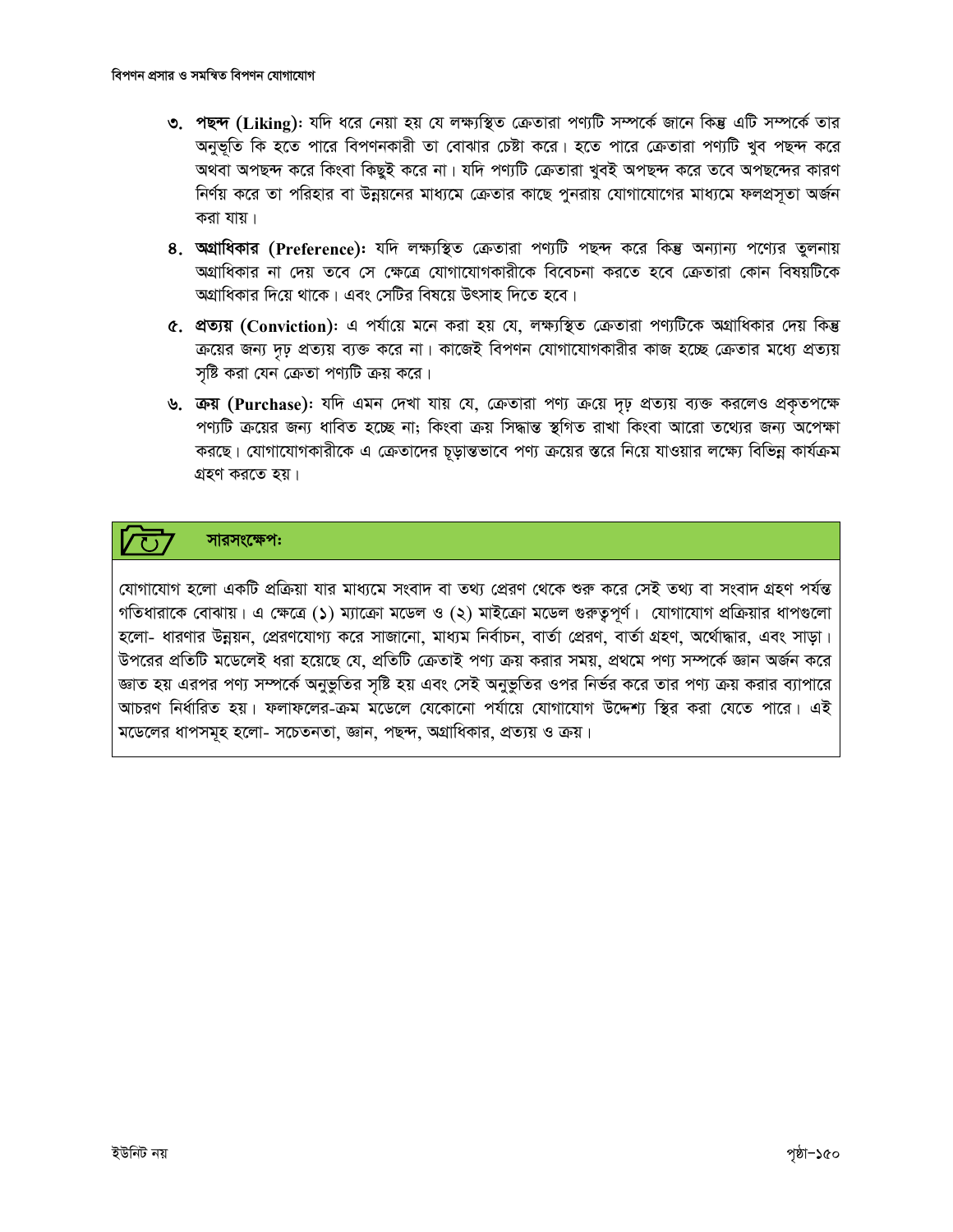## কার্যকর যোগাযোগ উন্নয়নের পদক্ষেপসমূহ **Steps in Developing Effective Communication**



উদ্দেশ্য

এ পাঠ শেষে আপনি-

পাঠ-৯.৩

• কার্যকর যোগাযোগ উন্নয়নের পদক্ষেপসমূহ আলোচনা করতে পারবেন।

বিপণন যোগাযোগ করার কার্যক্রম শুরু করার সময় বিপণনকারীকে পরিকল্পনা গ্রহণ করতে হয় এবং সেই পরিকল্পনা অনুযায়ী ধাপে ধাপে কর্মকান্ড সম্পাদন করতে হয়। কারণ একটি সুস্পষ্ট পরিকল্পনা মাধ্যমেই বিপণনকারী ক্রেতা বা ভোক্তার কাছে পৌছাতে পারে।

#### কার্যকর যোগাযোগ উন্নয়নের পদক্ষেপসমূহ

#### **Steps in Developing Effective Communication**

বিপণন যোগাযোগ প্রক্রিয়ায় যোগাযোগ উন্নয়নের পদক্ষেপসমূহ অনুসরণ করে বিপণন যোগাযোগের উদ্দেশ্য অজর্ন করা সম্ভব হয়। চিত্র ৯.৪ এ ধাপসমূহ দেখানো হলো-

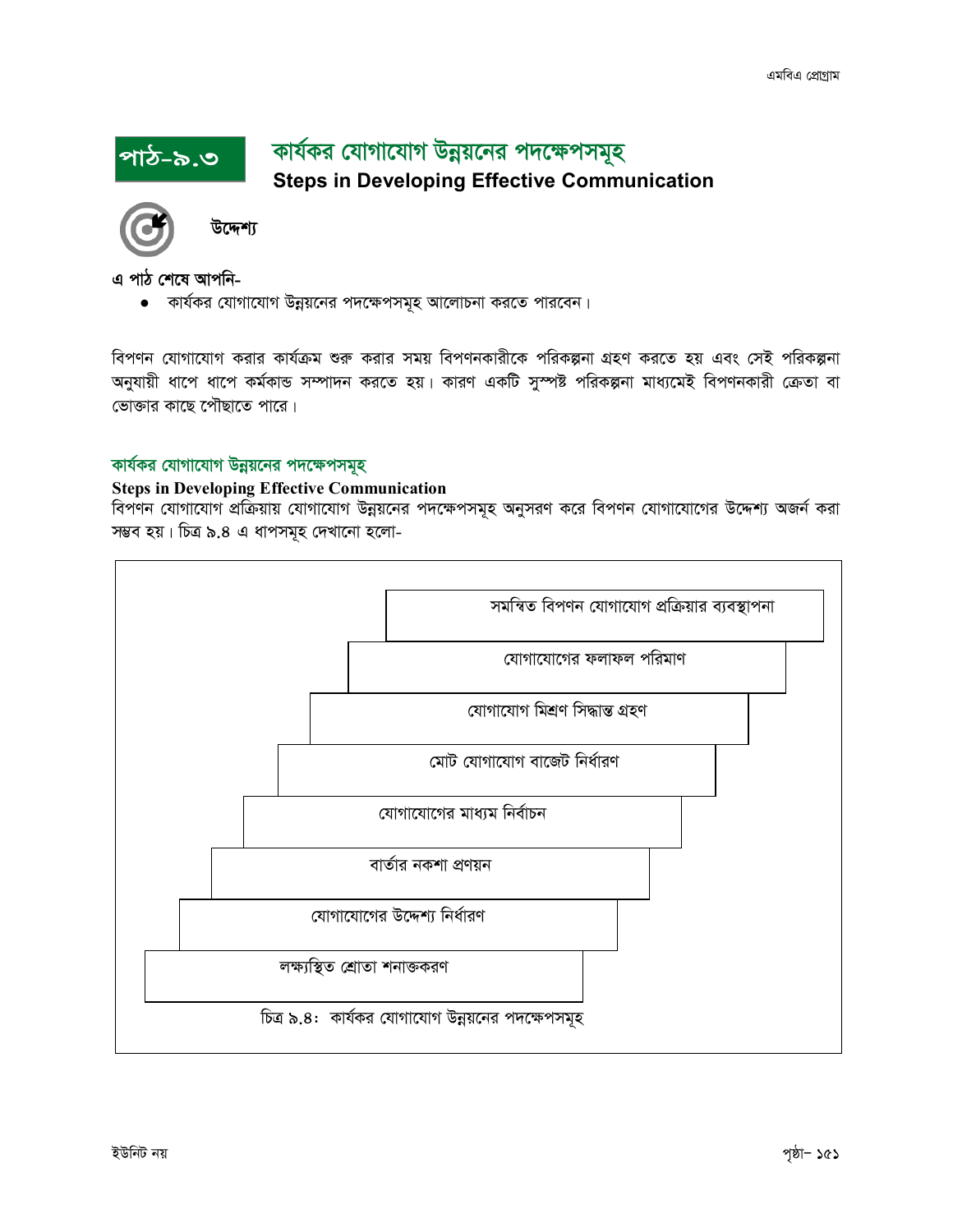- ক. লক্ষ্যস্থিত শ্ৰোতা শনাজকরণ (Identifying the Target Audience): যোগাযোগকারীকে কার্যকর যোগাযোগ উন্নয়ন প্রয়াসে অবশ্যই সুস্পষ্ট একটি লক্ষ্য শ্রোতা নির্ধারণ করতে হবে। এই শ্রোতা সংশ্লিষ্ট প্রতিষ্ঠানের পণ্যদ্রব্যের সম্ভাব্য ক্রেতা কিংবা বর্তমান ব্যবহারকারীর সিদ্ধান্ত গ্রহণকারী, প্রভাব বিস্তারকারী বিশেষ ব্যক্তি, দল কিংবা সাধারণ জনগোষ্ঠীও হতে পারে। উল্লেখ্য যে, এ লক্ষ্য শ্রোতা কী বলবে, কখন বলবে ইত্যাদি বিষয়ে যোগাযোগকারীর সিদ্ধান্তকে প্রভাবিত করে। এ কারণে যোগাযোগকারীকে শ্রোতার প্রয়োজন, মনোভাব এবং অন্যান্য বৈশিষ্ট্যের ব্যাপারে গবেষণা পরিচালনা করতে হয়। এ লক্ষ্যস্থিত শ্রোতা শনাক্তকরণের ক্ষেত্রে সবচেয়ে গুরুতুপূর্ণ একটি বিষয়টি হচ্ছে সংশ্লিষ্ট শ্রোতার বর্তমান ভাবমূর্তি প্রতিষ্ঠা করা।
- খ. যোগাযোগের উদ্দেশ্য নির্ধারণ (Determine the Objectives): লক্ষ্যস্থিত শ্রোতা চিহ্নিত করার পর বিপণন যোগাযোগকারীকে প্রত্যাশিত সাড়ার ব্যাপারে সিদ্ধান্ত নিতে হবে। অর্থাৎ, যোগাযোগের দ্বারা যোগাযোগকারী কি ধরনের সাড়া প্রত্যাশা করে তা নির্ধারণ করতে হবে এবং বেশির ভাগ ক্ষেত্রে চূড়ান্ত সাড়া হচ্ছে ক্রয়। অর্থাৎ ক্রেতাকে চূড়ান্তভাবে পণ্য ক্রয়ের সিদ্ধান্ত গ্রহণে উদ্বুদ্ধ করাই মূল উদ্দেশ্য। বিপণনকারীকে জানতে হবে সিদ্ধান্ত গ্রহণ প্রক্রিয়ার কোন স্তরটিতে তার লক্ষ্যস্থিত ক্রেতার অবস্থান এবং কোন ধাপটি তাকে অতিক্রম করতে হবে।
- গ. বার্তার নকশা প্রণয়ন (Designing the Message): সুনির্দিষ্ট কাক্ষিত শ্রোতার সাড়া বা প্রতিক্রিয়া পাবার জন্য বিপণন যোগাযোগকারীকে একটি কার্যকর সংবাদ বা বার্তার উন্নয়ন করতে হয়। সাধারণত বার্তাটি এমন হবে যাতে সম্ভাব্য ক্রেতা বা ভোক্তার মনোযোগ আকর্ষণ (Attention) করতে পারে, আগ্রহ সৃষ্টি (Interest) করতে পারে, পণ্য ক্রয়ের আকাঙ্খা (Desire) সৃষ্টি করতে পারে এবং ক্রিয়াশীল (Action) হয়। এ ধরনের বার্তাকে সংক্ষেপে AIDA বলা হয়। যা পাঠ ৯.২ এ দেখানো হয়েছে। এই বৈশিষ্ট্যের প্রতি যথাযথ খেয়াল রেখেই বিপণন যোগাযোগকারীকে বার্তা রচনা করতে হয়। বার্তা সংগঠিতকরণের সময় বিপণন যোগাযোগকারীকে ঠিক করতে হয় যেমন- (১) কী বলা হবে অর্থাৎ বার্তার বিষয়বস্তু কি হবে? (২) কীভাবে যুক্তিসঙ্গতভাবে বার্তাকে উপস্থাপন করবে? অর্থাৎ বার্তার কাঠামো কেমন হবে? এবং (৩) কীভাবে তা প্রতীকের সাহায্যে বলা হচ্ছে বা বার্তার আকার কেমন হবে?

নিম্নে এই প্রশ্ন তিনটির তথ্য কিভাবে পাওয়া যাবে তা নিম্নে আলোচনা করা হলো -

- ১. বাৰ্তার বিষয়বস্তু (Message Content): যোগাযোগকারীকে একটি আবেদন বা থিম নির্বাচন করতে হবে যা প্রত্যাশিত সাড়া সৃষ্টিতে সক্ষম। এ আবেদন নিমুরূপ-
	- যৌক্তিক আবেদন (Rational Appeal): যৌক্তিক আবেদন লক্ষ্যস্থিত ক্ৰেতার নিজস্ব স্বার্থের সাথে  $(i)$ সম্পর্কিত। এ ধরনের আবেদনের মাধ্যমে দেখানো হয় যে পণ্যটি কি কি সুবিধা দিবে। এসব সুবিধা হতে পারে পণ্যের মান, পণ্যের মূল্য, ভ্যালু, কার্য সম্পাদনের উপলক্ষ ইত্যাদি। আর ক্রেতারা যুক্তির সাহায্যে এসব সুযোগ-সুবিধা বিশ্লেষণের মাধ্যমে সিদ্ধান্ত গ্রহণ করবে।
	- আবেগময় আবেদন (Emotional Appeal): আবেগময় আবেদন দ্বারা ক্রেতার মধ্যে অনুভূতি জাগ্রত  $(ii)$ করার চেষ্টা করা হয়। কারণ এমন অনেক অবস্থা রয়েছে যা মানুষ যুক্তির বাইরেও আবেগতাড়িত হয়ে সম্পাদন করে।
	- (iii) নৈতিক আবেদন (Moral Appeal): এ ধরনের আবেদন দ্বারা ক্রেতার নৈতিকতাকে জাগ্রত করা হয়। অর্থাৎ এ জাতীয় আবেদনের মাধ্যমে ক্রেতাকে সঠিক নির্দেশনা দেয়া হয়। এ জাতীয় আবেদনগুলো সাধারণত সামাজিক সচেতনতামূলক আবেদন হয়ে থাকে।
- ২. বাৰ্তা কাঠামো (Message Structure): যোগাযোগকারীকে অবশ্যই সিদ্ধান্ত নিতে হবে কীভাবে বিপণন কাঠামো পরিচালনা করবে। কোনো বার্তার শেষে উপসংহার টানা হবে নাকি তা পাঠকের ওপর ছেড়ে দেওয়া হবে। পূর্বের গবেষণাগুলোর ফলাফলে দেখা গেছে যে, উপসংহার টানাই অধিক ফলপ্রস্য। কিন্তু সাম্প্রতিককালে গবেষণায় কিছু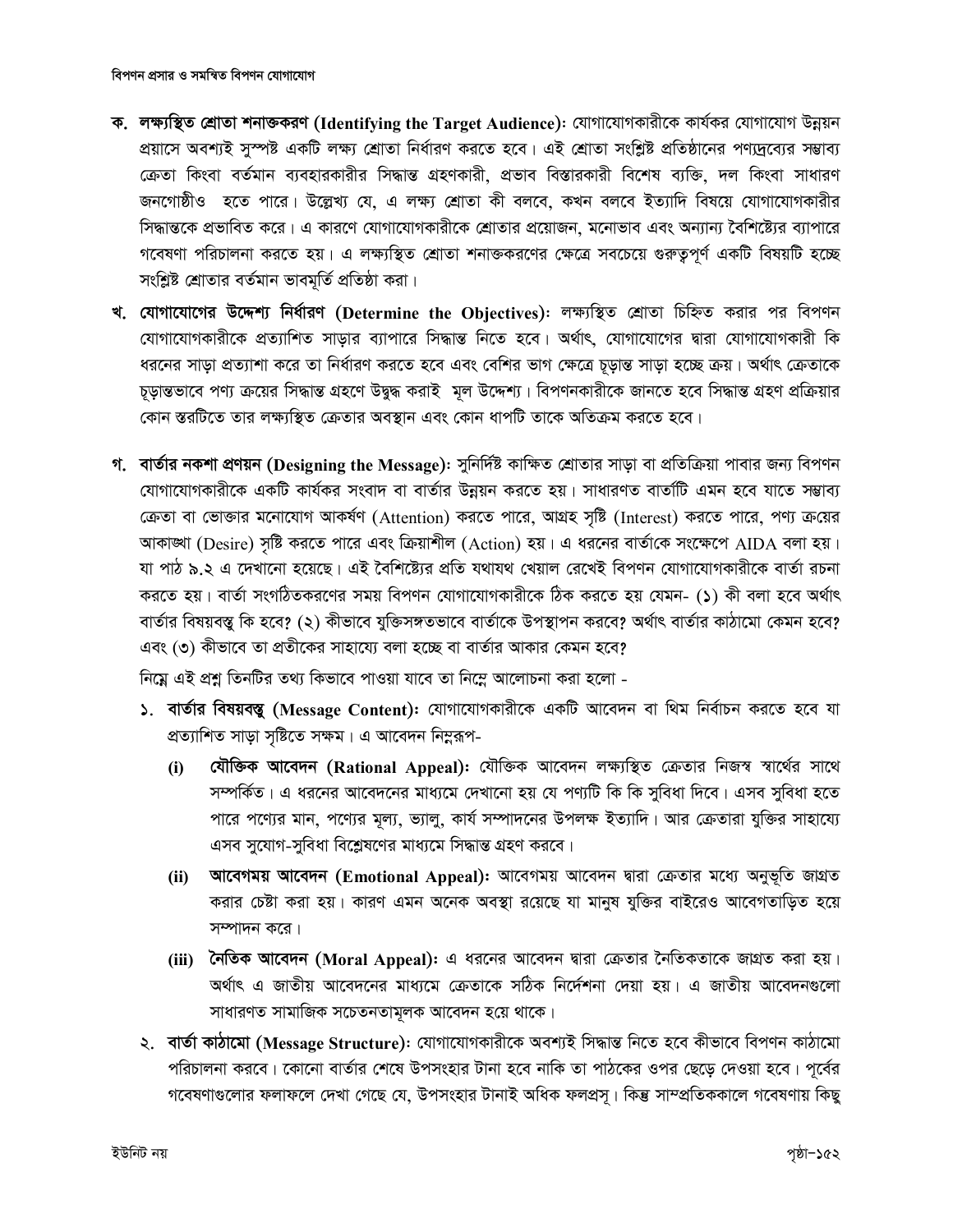কিছু ক্ষেত্রে ক্রেতাদের ওপর প্রশ্ন রাখতে সুপারিশ করা হয়েছে এবং সেক্ষেত্রে ক্রেতা নিজে নিজেই উপসংহারে পৌছবে। অনেকসময় একপাৰ্শ্বিক (One-sided argument) এবং দ্বি-পাৰ্ষিক (Two sided argument) যুক্তির মধ্যে কোনটা ব্যবহার করা হবে তা সিদ্ধান্ত নিতে হয়। সাধারণত বিক্রয় উপস্থাপনের ক্ষেত্রে একপার্শ্বিক বা কেবলমাত্র ভালো দিক অধিক কার্যকর। বার্তার সবচেয়ে শক্তিশালী যুক্তিটি প্রথমে বা শেষে উপস্থাপন করা। প্রথমে উপস্থাপন দ্বারা জোরালো আকর্ষণের চেষ্টা করা হলে এর পরিসমাপ্তি খারাপ হয়ে যেতে পারে।

- ৩. বার্তার ধরন (Mesage Format) : বার্তার বিষয়বস্তু উপস্থাপনায় বিভিন্ন প্রতীক বা সংকেত ব্যবহার করা হয় সাধারণত বার্তা প্রকাশের জন্য দু'ধরনের সংকেত ব্যবহৃত হয়। যথা- (i) মৌখিক সংকেতলিপি (Verbal codes): এক্ষেত্রে ক্রেতা বা শ্রোতার নিকট বার্তাটি মৌখিকভাবে উপস্থাপন করা হয়। এবং (ii) লিখিত সংকেতলিপি (Written codes): এক্ষেত্রে চিত্র, শিরোনাম, রং, প্রতিলিপি ইত্যাদির মাধ্যমে বিষয়বস্তু তুলে ধরা হয়। প্রিন্ট বিজ্ঞাপনের ক্ষেত্রে বার্তার শিরোনাম, কপি, উদাহরণ, চিত্র সম্পর্কে সিদ্ধান্ত নিতে হবে। রেডিও বিজ্ঞাপনের ক্ষেত্রে উপস্থাপকের শব্দ চয়ন, উচ্চারণ, কণ্ঠস্বর বিবেচনায় রাখতে হবে। টেলিভিশন বিজ্ঞাপনের ক্ষেত্রে এসব গুণাবলির সাথে সাথে উপস্থাপকের শারীরিক ভাষাও (Body language) সুন্দর হতে হবে আর যদি বার্তাটি পণ্যের প্যাকেটের মাধ্যমে উপস্থাপন করা হয় সে ক্ষেত্রে যোগাযোগকারীকে রং, ভঙ্গুরতা, ঘ্রাণ, আকার ও আকৃতির প্রতি মনোেযোগী হতে হবে।
- ৪. বার্তার উৎস (Mesage Source) : শুধু বার্তা প্রেরণ করার সাথে বার্তা কার মাধ্যমে প্রচার করা হবে তাও বিবেচনায় আনতে হবে। বার্তা যদি ক্রেতার নিকট বিশ্বস্ত এমন কাউকে দিয়ে প্রচার করা যায় তাহলে তা অধিকতর গ্রহণযোগ্য ও বিশ্বাসযোগ্য হবে। এজন্য বর্তমানে প্রতিষ্ঠান ক্রীডাবিদ, অভিনেতা, ডাক্তার ও বিশেষজ্ঞ ব্যক্তিদের মাধ্যমে বার্তা প্রচার করে থাকে।
- ঘ. যোগাযোগের মাধ্যম নির্বাচন (Selecting the Communication Channels): যথাযথ বার্তা পরিকল্পনার পর কোনো যোগাযোগের মাধ্যমে তা লক্ষ্য শ্রোতার কাছে পৌছানো হবে তা নির্ধারণ করতে হয়। সাধারণত যোগাযোগ চ্যানেল দুখরনের যথা- ব্যক্তিগত ও নৈব্যক্তিক। উভয় ধরনের চ্যানেলের কতিপয় সুবিধা ও অসুবিধা রয়েছে এবং এগুলো বিচার-বিশ্লেষণ করে যোগাযোগকারীকে কার্যকর চ্যানেল নির্বাচন করতে হয়। নিম্নে উভয় ধরনের চ্যানেল সম্পৰ্কে আলোচনা কৱা হলো-
	- ১. ব্যক্তিগত যোগাযোগ চ্যানেল (Personal Communication Channel): এক্ষেত্রে দুই বা ততধিক ব্যক্তি সরাসরি যোগাযোগের মধ্যেমে বার্তা প্রেরণ করে থাকে। সরাসরি যোগাযোগ আবার একে অপরের মুখোমুখি হতে পারে, টেলিফোনের মাধ্যমে হতে পারে, ডাকযোগে হতে পারে। এ ধরনের যোগাযোগের মাধ্যমে ক্রেতার প্রতিক্রিয়া সরাসরি জানা যায়। এক্ষেত্রে তিন ধরনের প্রণালি ব্যবহৃত হয়। যথা- (i) সমর্থক প্রণালি: প্রতিষ্ঠানের বিক্রয় প্রতিনিধিরা ব্যক্তিগতভাবে টার্গেট অডিয়্যান্সের সাথে যোগাযোেগ করলে তাকে সমর্থক প্রণালি বলে। (ii) বিশেষ প্রণালি: কোনো নির্দিষ্ট বিষয়ে বিশেষজ্ঞ এমন কোনো ব্যক্তি দ্বারা টার্গেট অডিয়্যান্সদের সাথে যোগাযোগ করানো হলে তাকে বিশেষজ্ঞ প্রণালি বলে। এবং (iii) সামাজিক প্রণালি: পারিবারিক সদস্য, বন্ধ-বান্ধব, আত্মীয়-স্বজন অথবা সহকর্মীদের দ্বারা যোগাযোগ করা হলে তাকে সামাজিক প্রণালি বলে। তবে ব্যক্তিগতভাবে মুখোমুখি যোগাযোগ উত্তম বলে বিবেচিত। কারণ এর দ্বারা ক্রেতার তাৎক্ষণিক প্রতিক্রিয়া জানা যায়।
	- ২. নৈৰ্ব্যক্তিক যোগাযোগ চ্যানেল (Non-personal Communication Channel): ব্যক্তিগত যোগাযোগ ব্যতাত অপরাপর যেসব পদ্ধতিতে বার্তা পরিবাহিত হয় তাকে নৈর্ব্যক্তিক যোগাযোগ প্রণালি বলে। নৈর্ব্যক্তিক যোগাযোগের মাধ্যমগুলো পাঠ ৯.১ এ দেখানো হলো।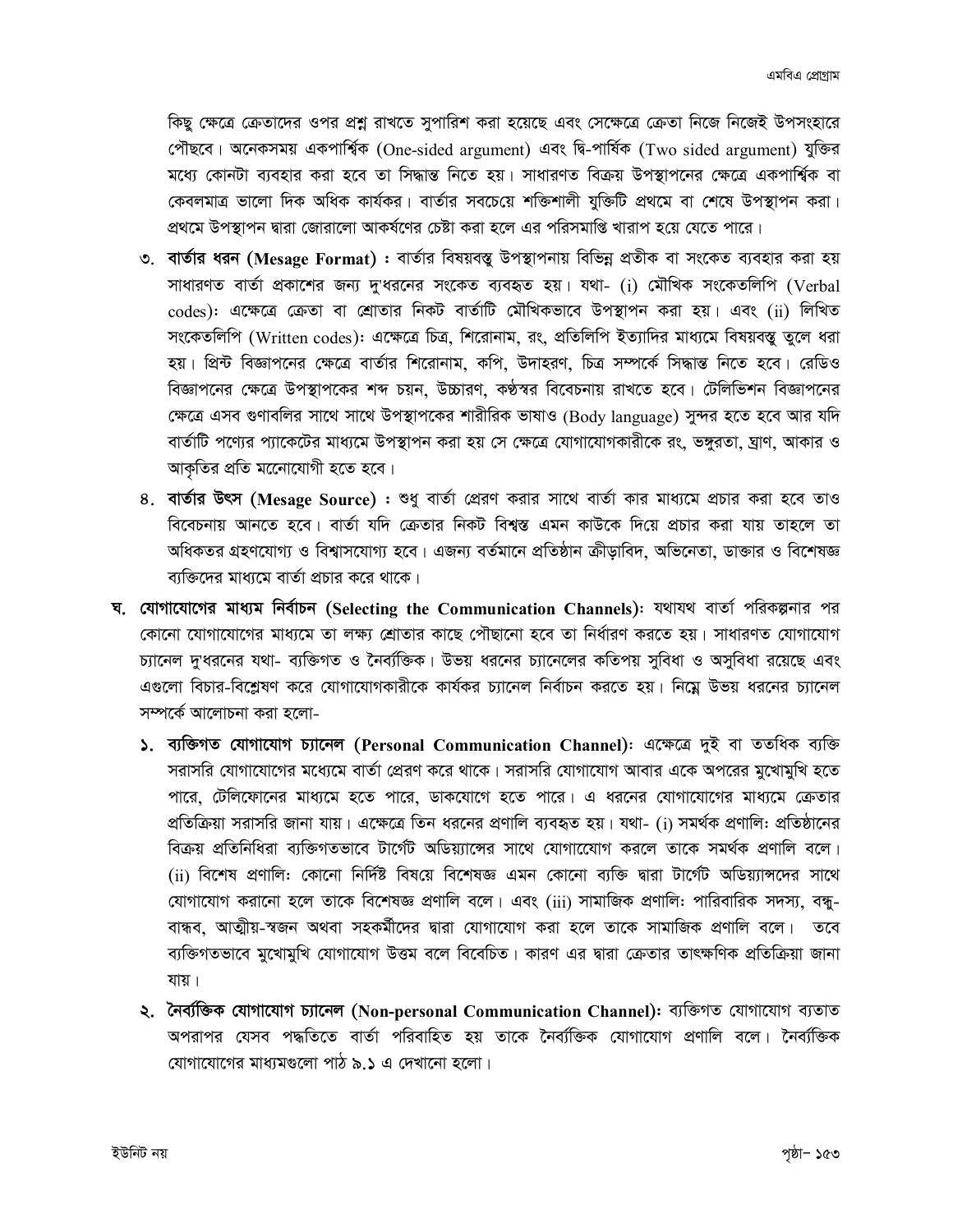- ঙ. মোট যোগাযোগ বাজেট নিৰ্ধারণ (Establish the Total Communication Budget) : যোগাযোগ প্রমোশনের জন্য কত ব্যয় হবে এ সিদ্ধান্ত প্রতিষ্ঠানকে গ্রহণ করতে হয়। চারটি পদ্ধদ্ধিতে মোট যোগাযোগ বাজেট কথা উল্লেখ করেছেন। নিয়ে এগুলো আলোচনা করা হলো-
	- ১. বহনযোগ্য পদ্ধতি (Affordable Method): অনেক প্ৰতিষ্ঠান তাদের বহন ক্ষমতা অনুযায়ী প্ৰমোশন বাজেট নির্ধারণ করে থাকে। বিশেষ করে ছোট প্রতিষ্ঠান এ পদ্ধতি ব্যবহার করে থাকে। কারণ হিসেবে বলা যায় কোনো প্রতিষ্ঠান তাদের যা আছে তার চেয়ে বেশি বিজ্ঞাপন ব্যয় বাবদ খরচ করতে পারে না।
	- ২. বিক্রয়ের শতাংশ পদ্ধতি (Parcentage of Sales Method): অনেক প্রতিষ্ঠান তাদের বর্তমান বিক্রয়ের একটি নির্দিষ্ট পরিমাণ শতাংশ প্রমোশন বাজেটের জন্য বরাদ্দ করে। এটি ব্যবহার করা অত্যন্ত সহজ এবং ব্যবস্থাপনাকে প্রমোশন ব্যয়, বিক্রয় ও প্রতি ইউনিটের বিক্রয় মূল্যের ওপর একটি সম্পর্ক নির্ধারণে সহায়তা করে থাকে।
	- ৩. প্ৰতিযোগীর সমতা পদ্ধতি (Competitive-parity Method): কিছু প্ৰতিষ্ঠান প্ৰতিযোগীর সমতা পদ্ধতি অবলম্বন করে, অন্যদের ব্যয়ের সমপরিমাণ প্রমোশন বাজেট বরাদ্দ করে। তারা প্রতিযোগীর বিজ্ঞাপনের প্রতি নজর রাখে এবং বিভিন্ন প্রকাশনা এবং ব্যবসায় এসোসিয়েশন থেকে শিল্পের প্রমোশন ব্যয় সম্পর্কে ধারণা লাভ করে এবং শিল্পের গড় হিসেবে নিজেদের প্রমোশন বাজেট বরাদ্দ করে।
	- ৪. উদ্দেশ্য এবং কাজ পদ্ধতি (Objective-and-Task Method): প্রমোশন বাজেট নির্ধারণের সবচেয়ে যৌক্তিক পদ্ধতি হচ্ছে উদ্দেশ্য এবং কাজ পদ্ধতি। এ পদ্ধতি ব্যবহারের মাধ্যমে বাজেট প্রণয়নের পদক্ষেপগুলো হচ্ছে -(ক) সুনির্দিষ্ট উদ্দেশ্য সংজ্ঞায়িত করা, (খ) উদ্দেশ্য অর্জনের জন্য করণীয় কাজ স্থির করা, (৩) করণীয় কাজ সম্পাদন করার জন্য ব্যয়ের অনুমান (Estimation) করা। অনুমানকৃত ব্যয়ের সমষ্টিই প্রস্তাবিত প্রমোশন বাজেট।
- চ. যোগাযোগ মিশ্ৰণ সিদ্ধান্ত গ্ৰহণ (Decide on the Communication Mix) : এ পৰ্যায়ে প্ৰতিষ্ঠানকে অবশ্যই তার প্রমোশন বাজেটের অর্থ বিভিন্ন প্রমোশন হাতিয়ারের মধ্যে বণ্টন করতে হয়। প্রমোশনের হাতিয়ারগুলো হলো-বিজ্ঞাপন, ব্যক্তিক বিক্রয়, বিক্রয় প্রসার, জনসংযোগ এবং প্রত্যক্ষ বিপণন । প্রতিষ্ঠানকে তার প্রমোশন হাতিয়ারগুলোর সংমিশ্রণ এমনভাবে ঘটাতে হবে যার দ্বারা প্রমোশন এবং বিপণন উদ্দেশ্য অর্জন উপযোগী একটি সমন্বিত প্রমোশন মিশ্রণ সৃষ্টি সম্ভব হয়। একই শিল্পের বিভিন্ন প্রতিষ্ঠানের মধ্যে প্রমোশন মিশ্রণের ডিজাইনে ব্যাপক ভারসাম্য পরিলক্ষিত হয়। বিপণনকারী সর্বদাই চেষ্টা করে সর্বোত্তম অর্থনৈতিক সুবিধা প্রদানকারী প্রমোশন হাতিয়ারকে ব্যবহার করত। অনেক প্রতিষ্ঠান বিজ্ঞাপনের ক্ষেত্রে বেশি পরিমাণ অর্থ ব্যয় করে থাকে, আবার অনেক প্রতিষ্ঠান বিজ্ঞাপনের তুলনায় বিক্রয় প্রমোশন ব্যয় বাড়িয়ে দ্রুত বিক্রয় অর্জন করতে চেষ্টা করছে। পণ্য এবং বাজারের প্রকৃতিভেদে যোগাযোগের হাতিয়ার ব্যবহারও ভিন্ন হয়ে থাকে। সচরাচর দেখা যায় যে, ভোগ্যপণ্যের প্রতিষ্ঠানগুলো বিজ্ঞাপনে বেশি অর্থ ব্যয় করে এবং তার পরে থাকে ব্যক্তিগত বিক্রয় এবং জনসংযোগ। অন্যদিকে শিল্প পণ্যের ক্ষেত্রে প্রতিষ্ঠান ব্যক্তিগত বিক্রয়ে সবচেয়ে বেশি খরচ করে, এর পরে থাকে বিক্রয় প্রসার, বিজ্ঞাপন এবং জনসংযোগের স্থান। সাধারণত ব্যয়বহুল এবং ঝুঁকিপূর্ণ পণ্যের বাজারে যেখানে অল্প সংখ্যক এবং বৃহৎ আকারে বিক্রেতার অবস্থান সেখানে ব্যক্তিগত বিক্ৰয অধিক কাৰ্যকৰী হ⁄য থাকে ।
- ছ. সমন্বিত বিপণন যোগাযোগ প্ৰক্ৰিয়ার ব্যবস্থাপনা (Manage the integrated marketing communication): বিপণনকারীকে কাঙ্খিত লক্ষ্য অর্জনের জন্য প্রসারমূলক হাতিয়ারগুলোর মধ্যে সমন্বয় সাধন করা অপরিহার্য। সমন্বিত বিপণন প্ৰসঙ্গে Kenneth E.Clow এবং Donald. Baack বলেন, "Integrated merketing communications (IMC) is the co-ordination and integration of all marketing communication tools, events, and sources within a company into a seamless program that maximizes the impact on consumers and other end users at a minimal cost." অনেক প্রতিষ্ঠান যোগাযোগের একটি বা দুটি হাতিয়ারের ওপর নির্ভর করে টিকে থাকার চেষ্টা করলেও সফলতার জন্য যোগাযোগের সবগুলো হাতিয়ার অত্যন্ত দক্ষতার সাথে ব্যবহার করতে হয়। এক্ষেত্রে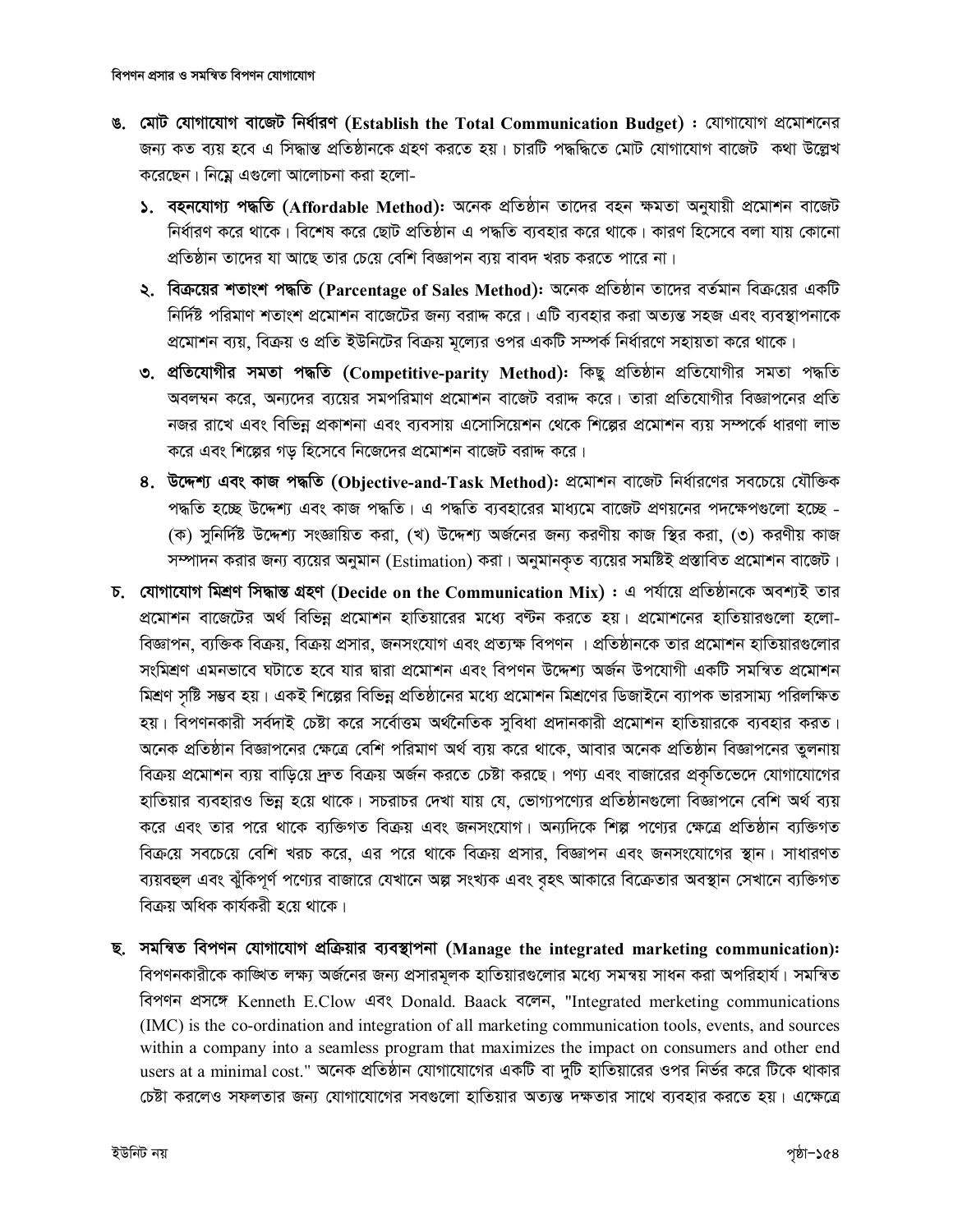মাধ্যম সমন্বয় করা যেতে পারে। ভালো ফলাফল লাভের জন্য বিভিন্ন মাধ্যম কিংবা একই মাধ্যমের মধ্যে অর্থাৎ ব্যক্তিক ও নৈৰ্ব্যক্তিক যোগাযোেগ প্ৰণালির মধ্যে সমন্বয় সাধন করা যেতে পারে। আবার, সমন্বিত বিপণন যোগাযোগ বাস্তবায়ন করার জন্য যোগাযোগ হাতিয়ারের কোনো একটির ওপর বিশেষ গুরুত্বারোপ না করে পুরো প্রক্রিয়ার ওপর জোর দেওয়া হয়।

#### সারসংক্ষেপ:  $\zeta$

বিপণন যোগাযোগ প্রক্রিয়ায় যোগাযোগ উন্নয়নের পদক্ষেপসমূহ অনুসরণ করে বিপণন যোগাযোগের উদ্দেশ্য অজর্ন করা সম্ভব হয়। এই পদক্ষেপসমূহের মধ্যে রয়েছে- লক্ষ্যস্থিত শ্রোতা শনাক্তকরণ, যোগাযোগের উদ্দেশ্য নির্ধারণ, বার্তার নকশা প্ৰণয়ন, যোগাযোগের মাধ্যম নির্বাচন, মোট যোগাযোগ বাজেট নির্ধারণ, যোগাযোগ মিশ্রণ সিদ্ধান্ত গ্রহণ এবং সমন্বিত বিপণন যোগাযোগ প্রক্রিয়ার ব্যবস্থাপনা।